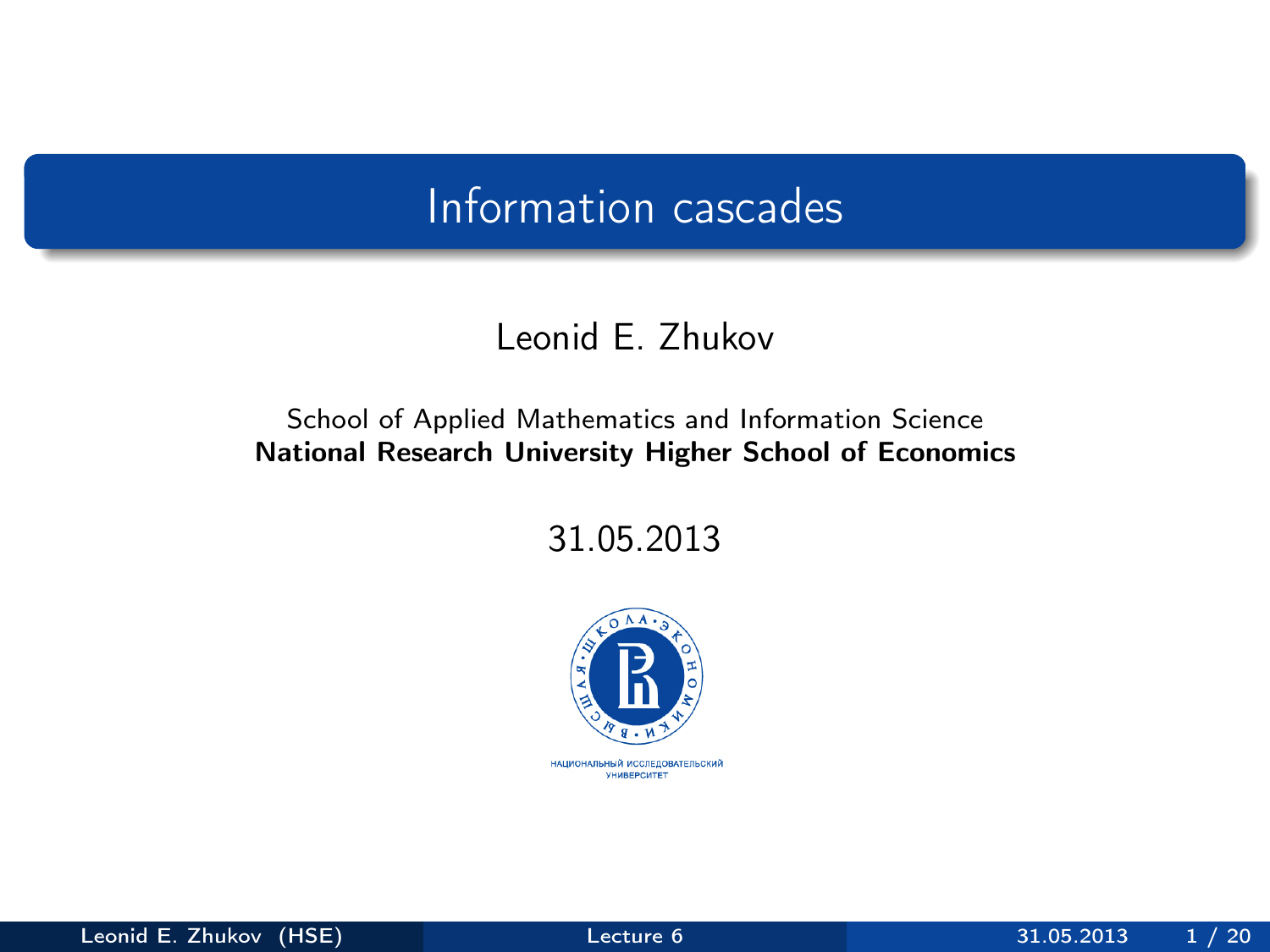- Learnig by observing the past decisions of others (social learning)
- Convergence to similar behavior
- Could have similar information, similar alternatives, similar payoff
- Make dicision by watching others
- Observable actions vs observable signals
- Rational decision making
- Spread of fashion, fads, music hits, techonology adoptions
- There is no "true" learning, behavior is imitative

"A simple model of herd behavior", Abhijit Banerjee, 1992 "A Theory of Fads, Fashion, Custom, and Cultural Change as Information Cascades", S. Bikhchandani, D Hirshleifer and I.Welch, 1992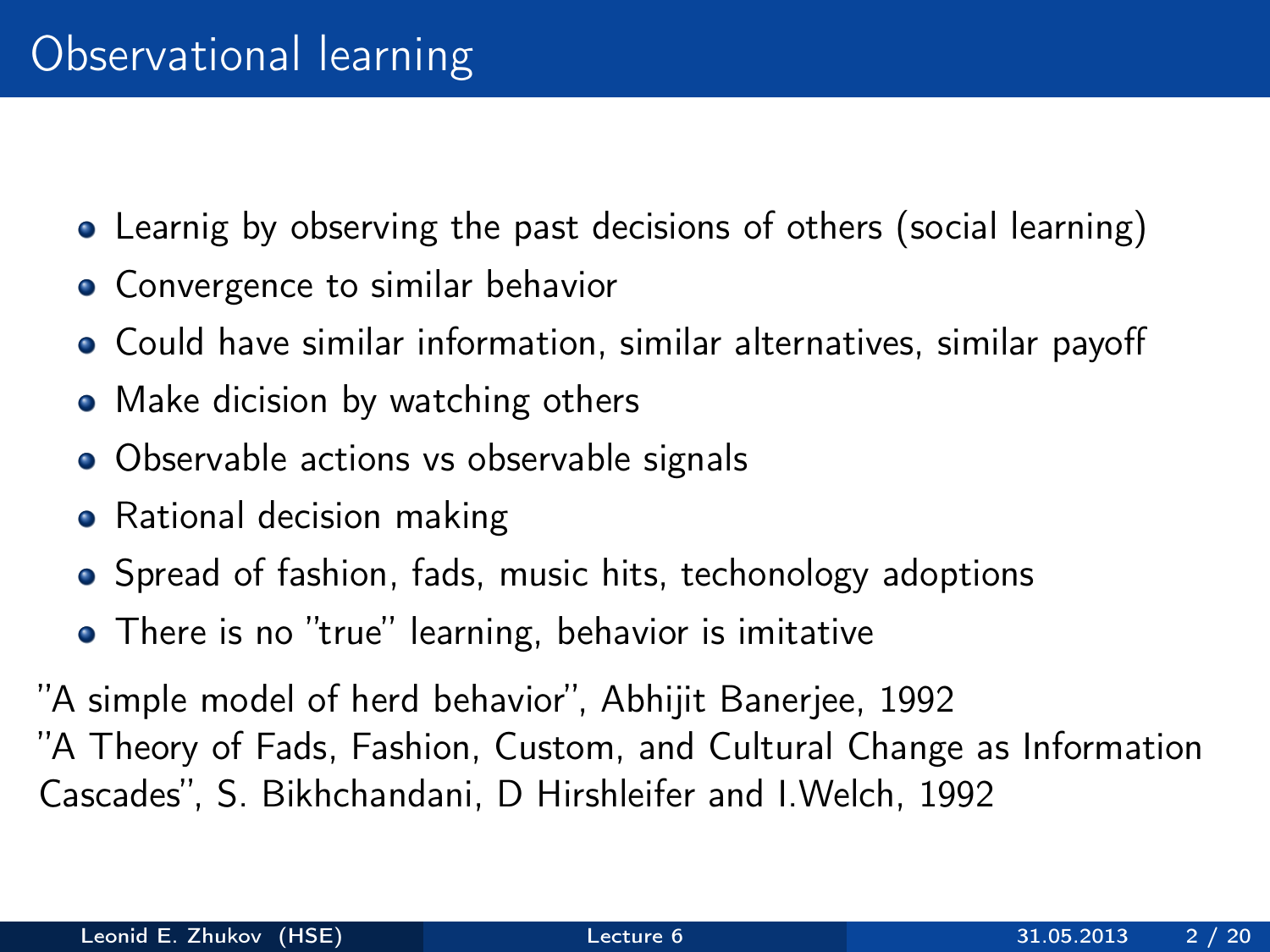- Group of people, sequential decision making
- Every person makes decision once from limited action space with incomplete information
- Every person observes decison of others before him before making own decision
- $\bullet$  Decision is made based on private information (signal) + observations of decision of others
- Information cascade: do what everone else does even against private information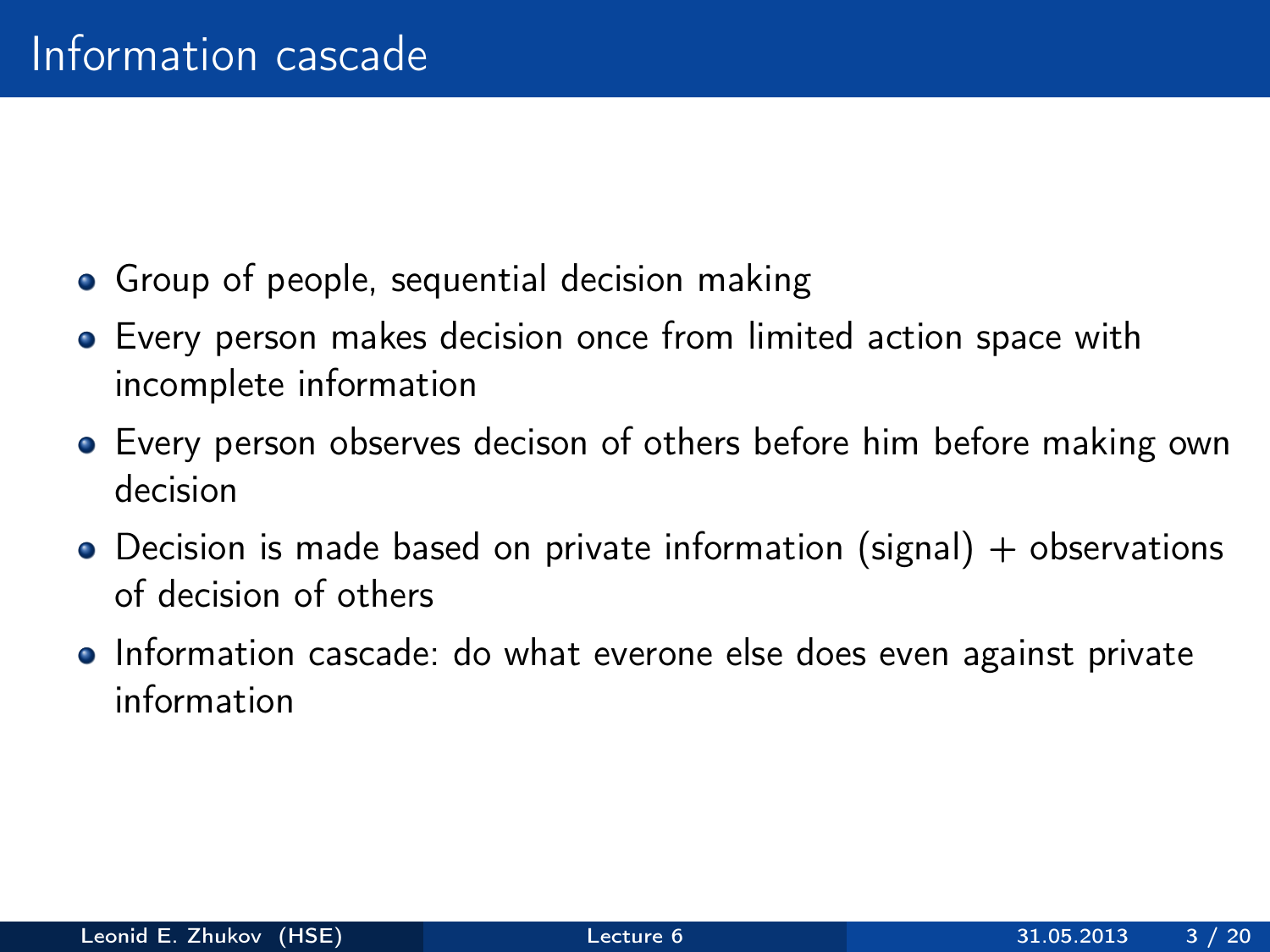- Hypothesis testing:  $H_1$ ,  $H_2$
- Apriory probability:  $P(H_1)$ ,  $P(H_2)$
- Bayes's rule:

$$
P(H_1|E) = \frac{P(E|H_1)P(H_1)}{P(E)}
$$
  
\n
$$
P(H_2|E) = \frac{P(E|H_2)P(H_2)}{P(E)}
$$
  
\n
$$
P(E) = P(E|H_1)P(H_1) + P(E|H_2)P(H_2)
$$

• Aposteriory:  $P(H_1|E)$ ,  $P(H_2|E)$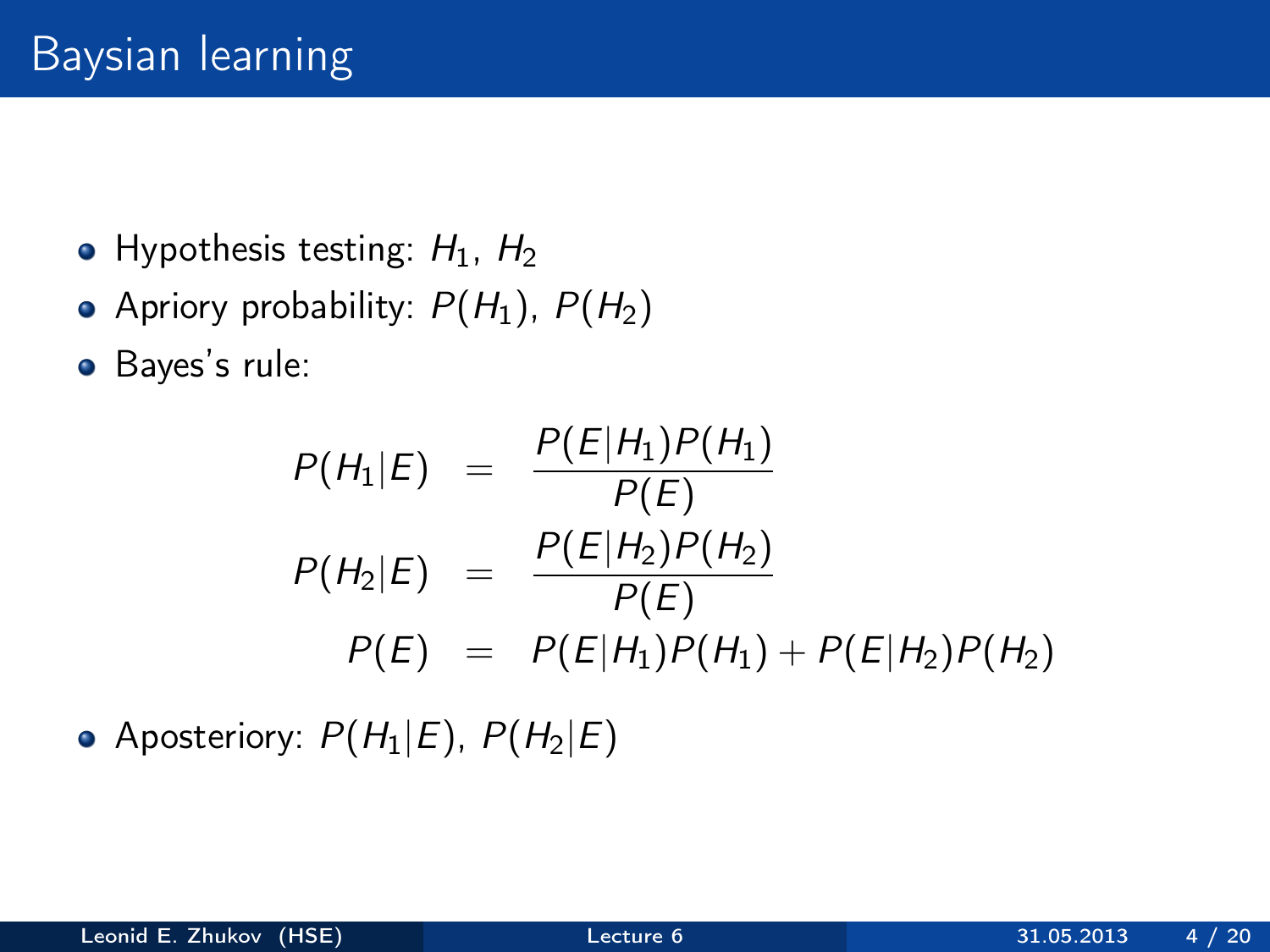# Simlpe experiment



Urns A, B:  $P(A) = P(B) = 1/2$ 

Marbles a,b:

$$
P(a|A) = 2/3, P(b|A) = 1/3
$$
  

$$
P(b|A) = 1/3, P(b|B) = 2/3
$$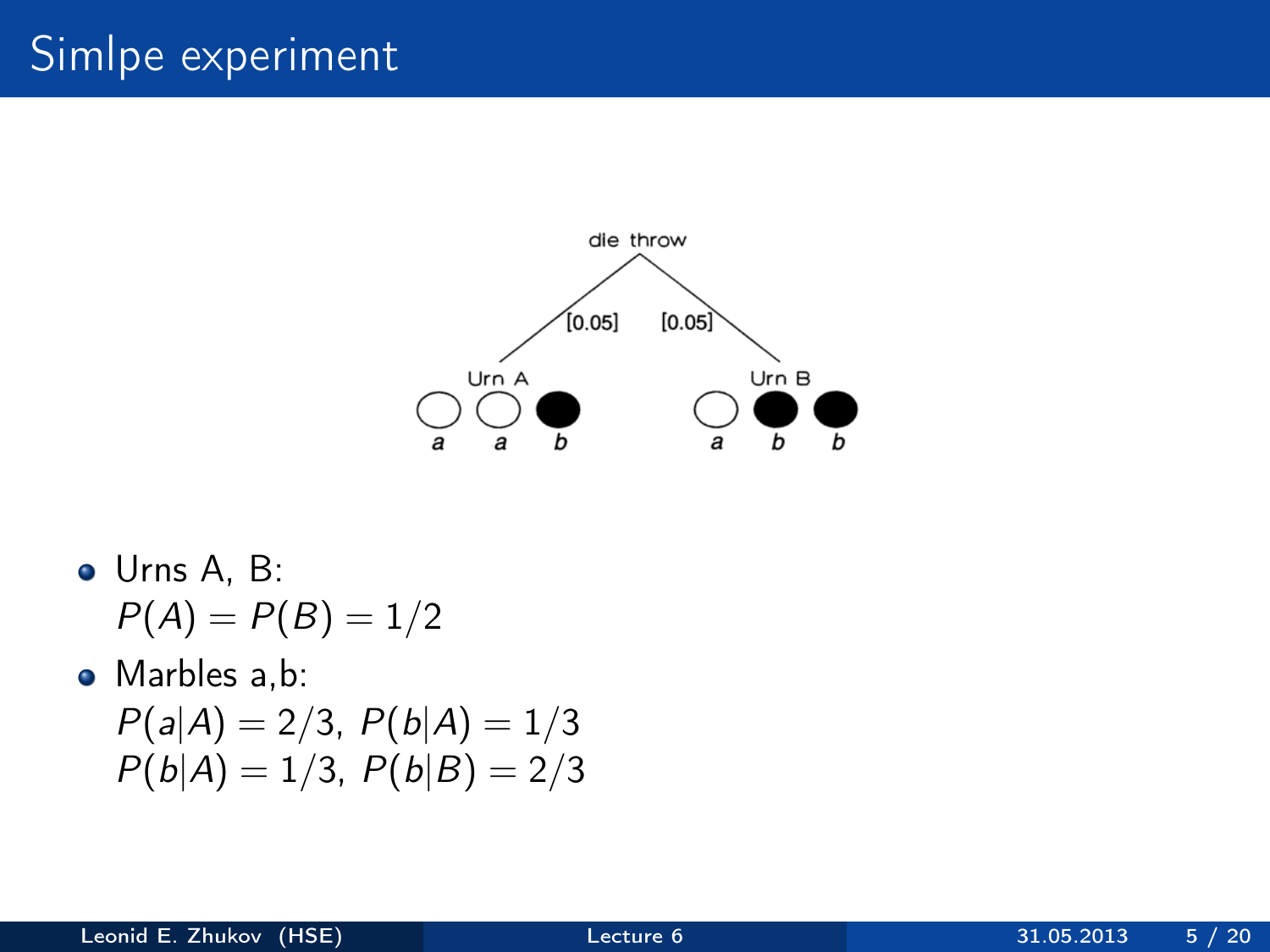1. Selected "b-marble"

$$
P(B|b) = \frac{P(b|B)P(B)}{P(b)}
$$
  
\n
$$
P(b) = P(b|B)P(B) + P(b|A)P(A) =
$$
  
\n
$$
= 2/3 \cdot 1/2 + 1/3 \cdot 1/2 = 1/2
$$
  
\n
$$
P(B|b) = \frac{2/3 \cdot 1/2}{1/2} = 2/3
$$

Rational choice "B -urn"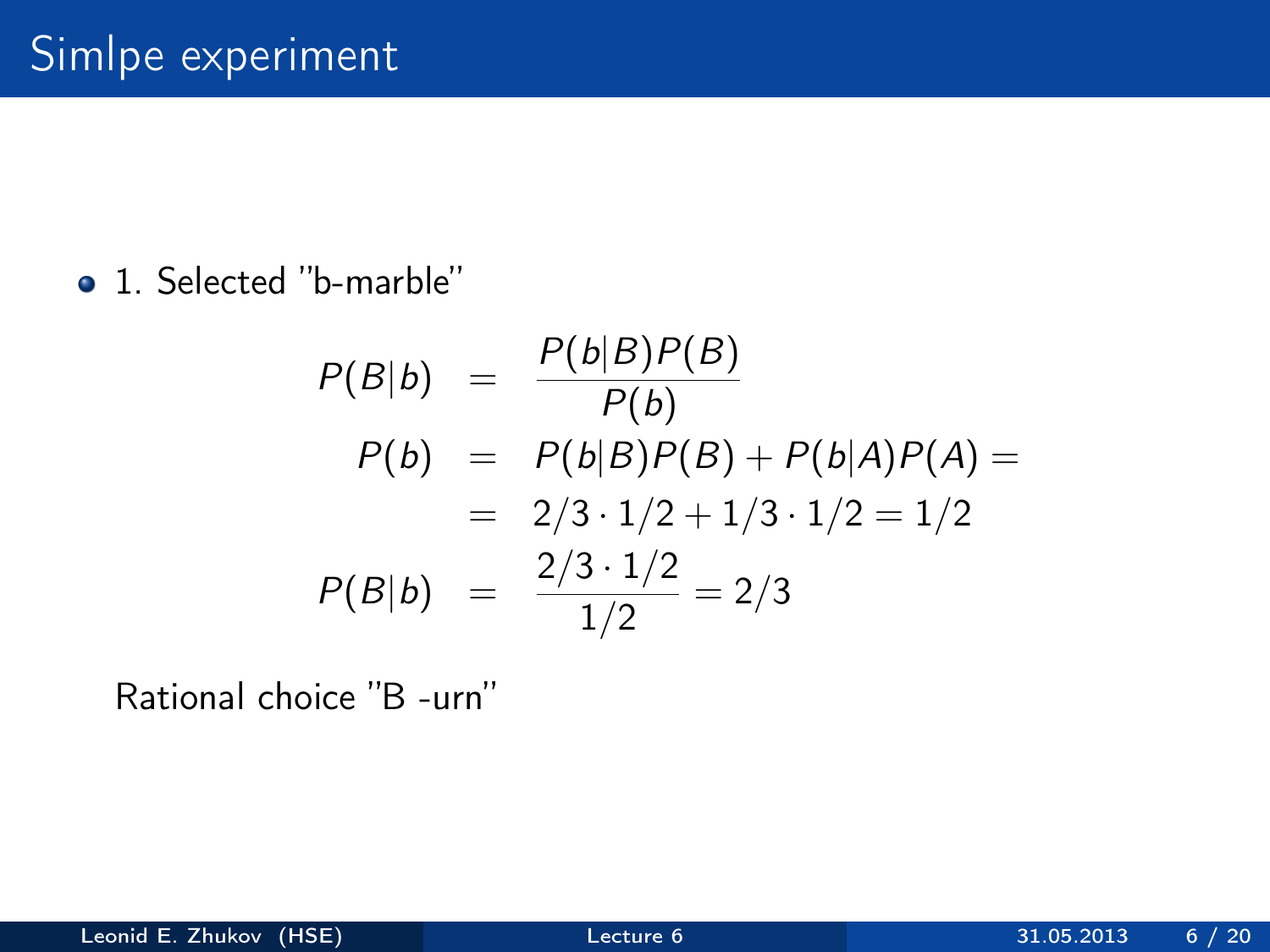### • 2a. Selected "b-marble"

$$
P(B|b, b) = \frac{P(b, b|B)P(B)}{P(b, b)}
$$
  
\n
$$
P(b, b|B) = P(b|B)P(b|B) = 2/3 \cdot 2/3 = 4/9
$$
  
\n
$$
P(b, b|A) = P(b|A)P(b|A) = 1/3 \cdot 1/3 = 1/9
$$
  
\n
$$
P(b, b) = P(b, b|B)P(B) + P(b, b|A)P(A) =
$$
  
\n
$$
= 4/9 \cdot 1/2 + 1/9 \cdot 1/2 = 5/18
$$
  
\n
$$
P(B|b, b) = \frac{4/9 \cdot 1/2}{5/18} = 4/5
$$

Rational choice "B-urn"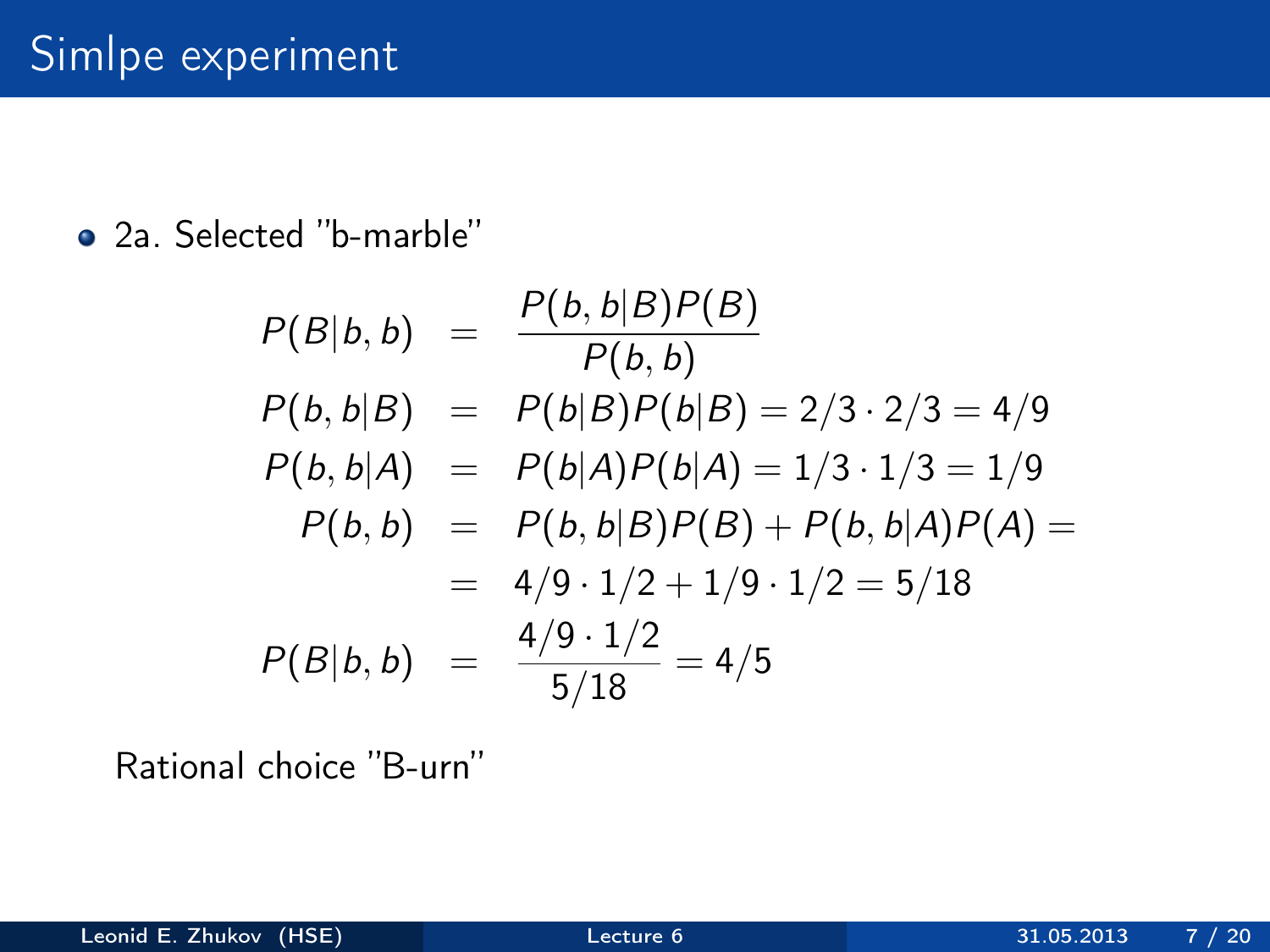2b. Selected "a-marble"

$$
P(B|b, a) = \frac{P(b, a|B)P(B)}{P(b, a)}
$$
  
\n
$$
P(b, a|B) = P(b|B)P(a|B) = 2/3 \cdot 1/3 = 2/9
$$
  
\n
$$
P(b, a|A) = P(b|A)P(b|A) = 1/3 \cdot 2/3 = 2/9
$$
  
\n
$$
P(b, a) = P(b, a|B)P(B) + P(b, a|A)P(A) =
$$
  
\n
$$
= 2/9 \cdot 1/2 + 2/9 \cdot 1/2 = 2/9
$$
  
\n
$$
P(B|b, a) = \frac{2/9 \cdot 1/2}{2/9} = 1/2
$$

Rational choice to follow own signal, "A-urn"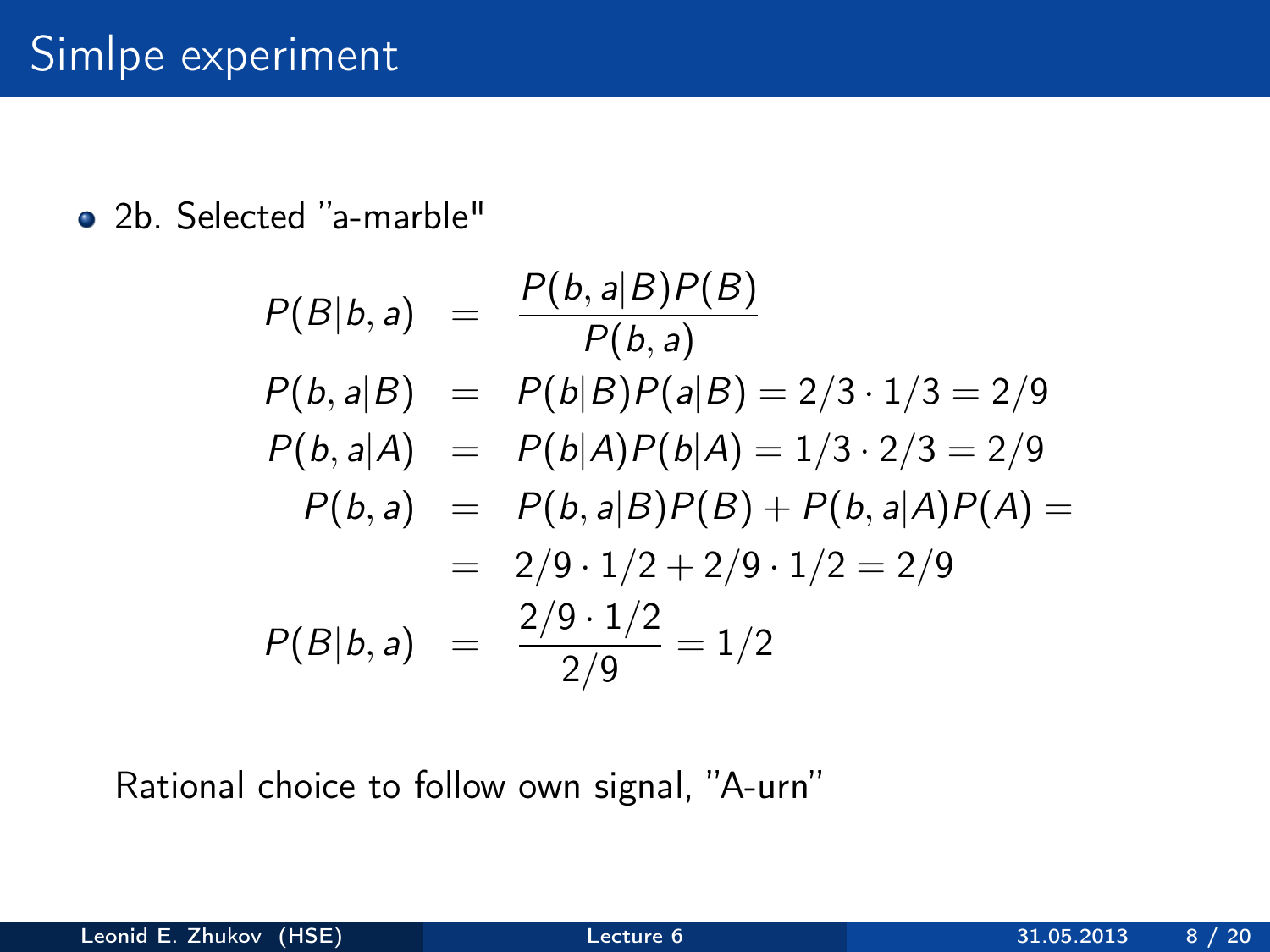3. Selected "a-marble" (1 step- "B-urn", 2 step -"B-urn")

$$
P(B|b, b, a) = \frac{P(b, b, a|B)P(B)}{P(b, b, a)}
$$
  
\n
$$
P(b, b, a|B) = P(b|B)P(b|B)P(a|B) = 2/3 \cdot 2/3 \cdot 1/3 = 4/27
$$
  
\n
$$
P(b, b, a|A) = P(b|A)P(b|A)P(a|A) = 1/3 \cdot 1/3 \cdot 2/3 = 2/27
$$
  
\n
$$
P(b, b, a) = P(b, b, a|B)P(B) + P(b, b, a|A)P(A) =
$$
  
\n
$$
= 4/27 \cdot 1/2 + 2/27 \cdot 1/2 = 3/27
$$
  
\n
$$
P(B|b, b, a) = \frac{4/27 \cdot 1/2}{3/27} = 2/3
$$

Rational choice "B-urn", inspite of own signal!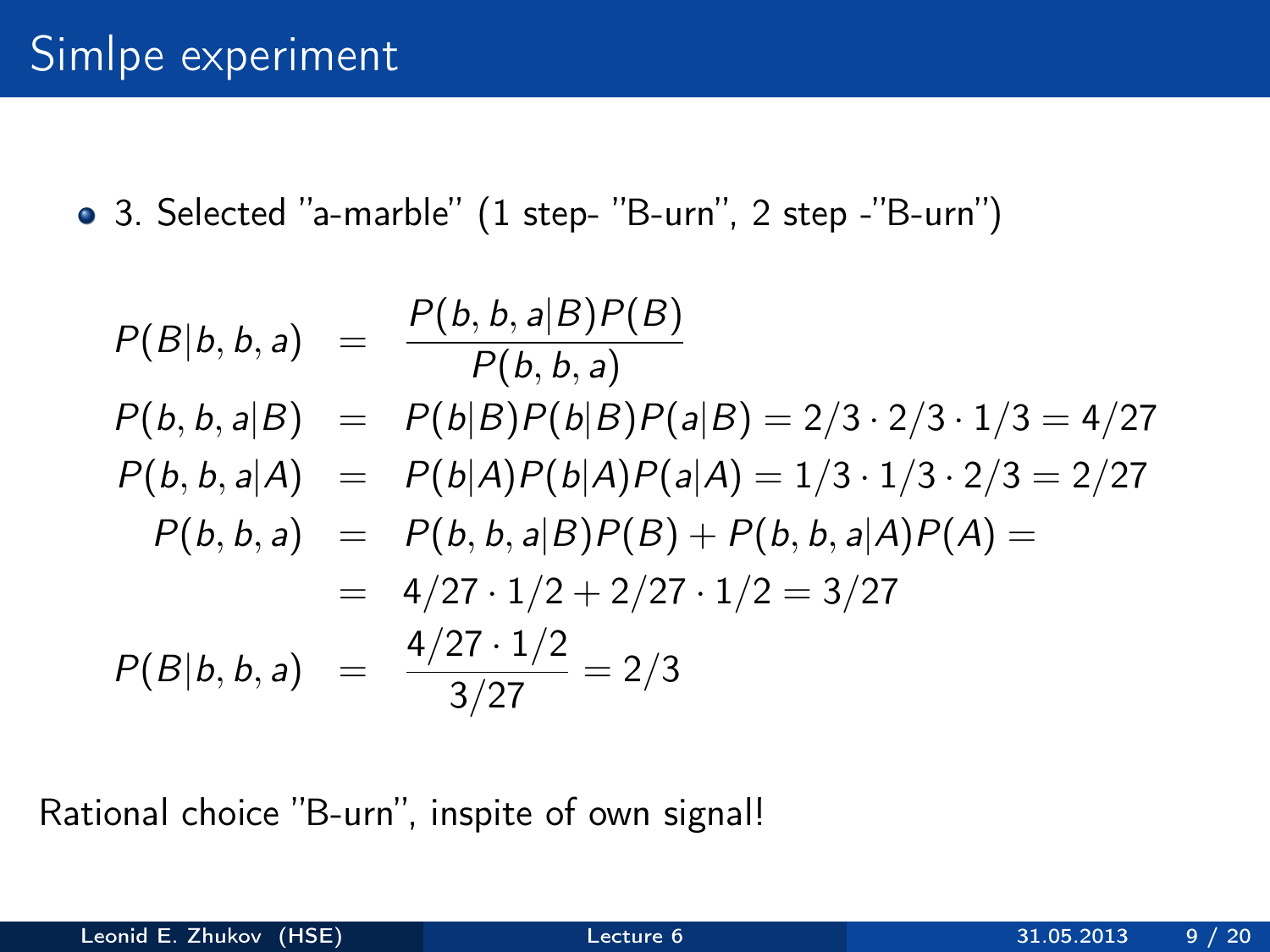| Period | Um<br>used | Subject number: Urn decision (private draw) |               |                     |               |               |                      |                    |
|--------|------------|---------------------------------------------|---------------|---------------------|---------------|---------------|----------------------|--------------------|
|        |            | 1 <sub>st</sub><br>round                    | 2nd<br>round  | 3rd<br>round        | 4th<br>round  | 5th<br>round  | 6th<br>round         | Cascade<br>outcome |
| 5      | B          | S12: A<br>(a)                               | S11: B<br>(b) | S9: B<br>(b)        | ST: B<br>(b)  | S8: B<br>(a)  | <b>S10: B</b><br>(a) | cascade            |
| 6      | A          | S12: A<br>(a)                               | S8: A<br>(a)  | <b>S9: A</b><br>(b) | S11: A<br>(b) | S10: A<br>(a) | S7: A<br>(a)         | cascade            |
| 7      | B          | S8: B<br>(b)                                | S7: A<br>(a)  | S10: B<br>(b)       | S11: B<br>(b) | S12: B<br>(b) | <b>S9: B</b><br>(a)  | cascade            |
| 8      | A          | S8: A<br>(a)                                | S9: A<br>(a)  | $S12: B*$<br>(b)    | S10: A<br>(a) | S11: A<br>(b) | S7: A<br>(a)         | cascade            |
| 9      | B          | S11: A<br>(a)                               | S12: A<br>(a) | <b>S8: A</b><br>(b) | S9: A<br>(b)  | S7: A<br>(b)  | <b>S10: A</b><br>(b) | reverse<br>cascade |

#### TABLE 2-DATA FOR SELECTED PERIODS OF SESSION 2

Notes: Boldface-Bayesian decision, inconsistent with private information.

\*-Decision based on private information, inconsistent with Bayesian updating.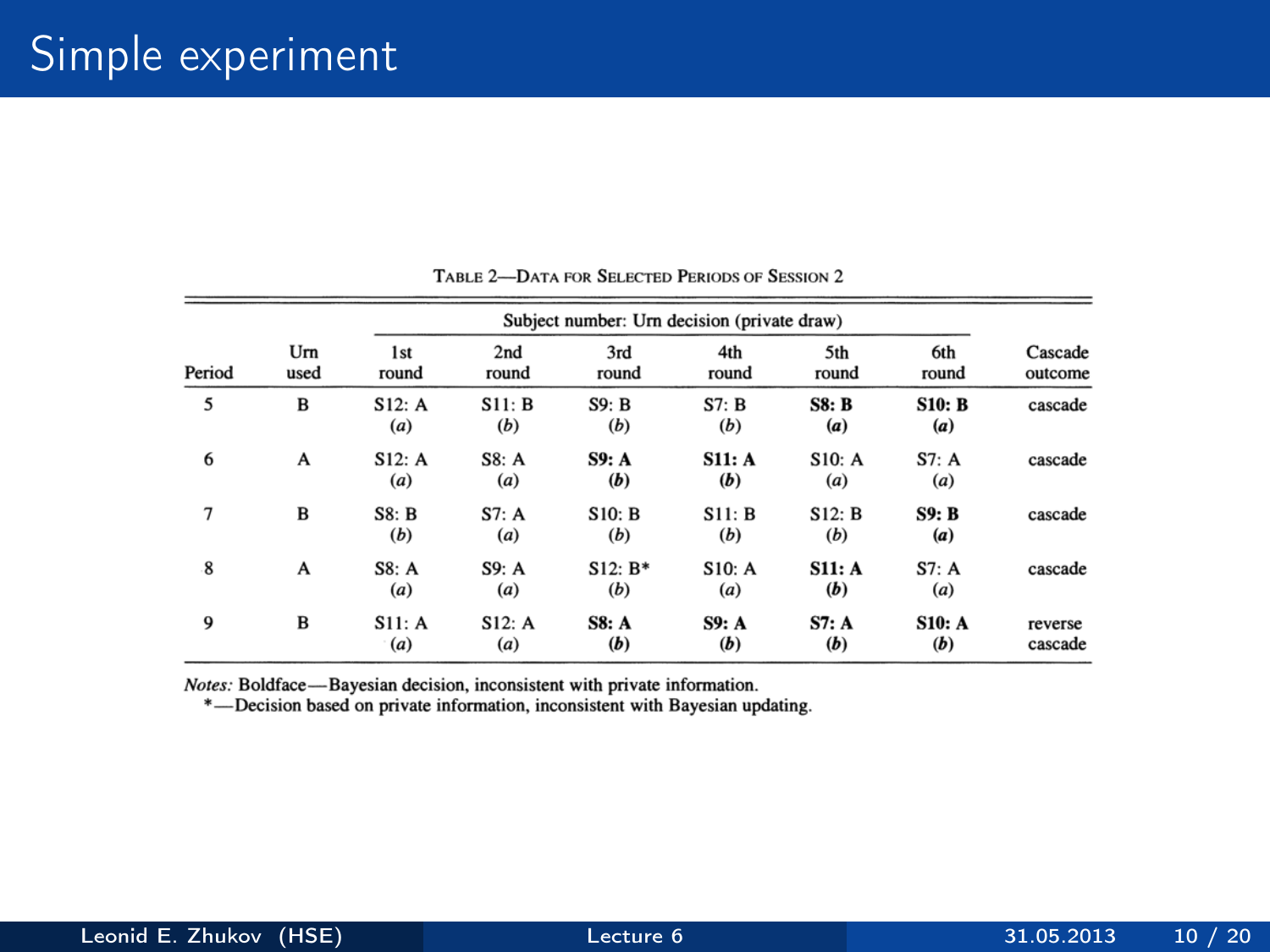- Group of people  $\{1, ..., n\}$  sequentially making decisions acceptiing/rejecting an option
- State of the world (random):  $'G'$  - good,  $'B'$  - bad,  $Pr[G] = p$ ,  $Pr[B] = 1 - p$
- Pavoff:  $v_G > 0$ ,  $v_B < 0$ Expected payoff without any information  $v_G p + v_B (1 - p) = 0$
- **•** Private signal:

'H' - accpeting is a good idea, 'L' - acceepting is a bad idea. Random, but truthful,  $q > 1/2$  $Pr[H|G] = q$ ,  $Pr[L|G] = 1 - q$  $Pr[H|B] = 1 - a$ ,  $Pr[L|B] = a$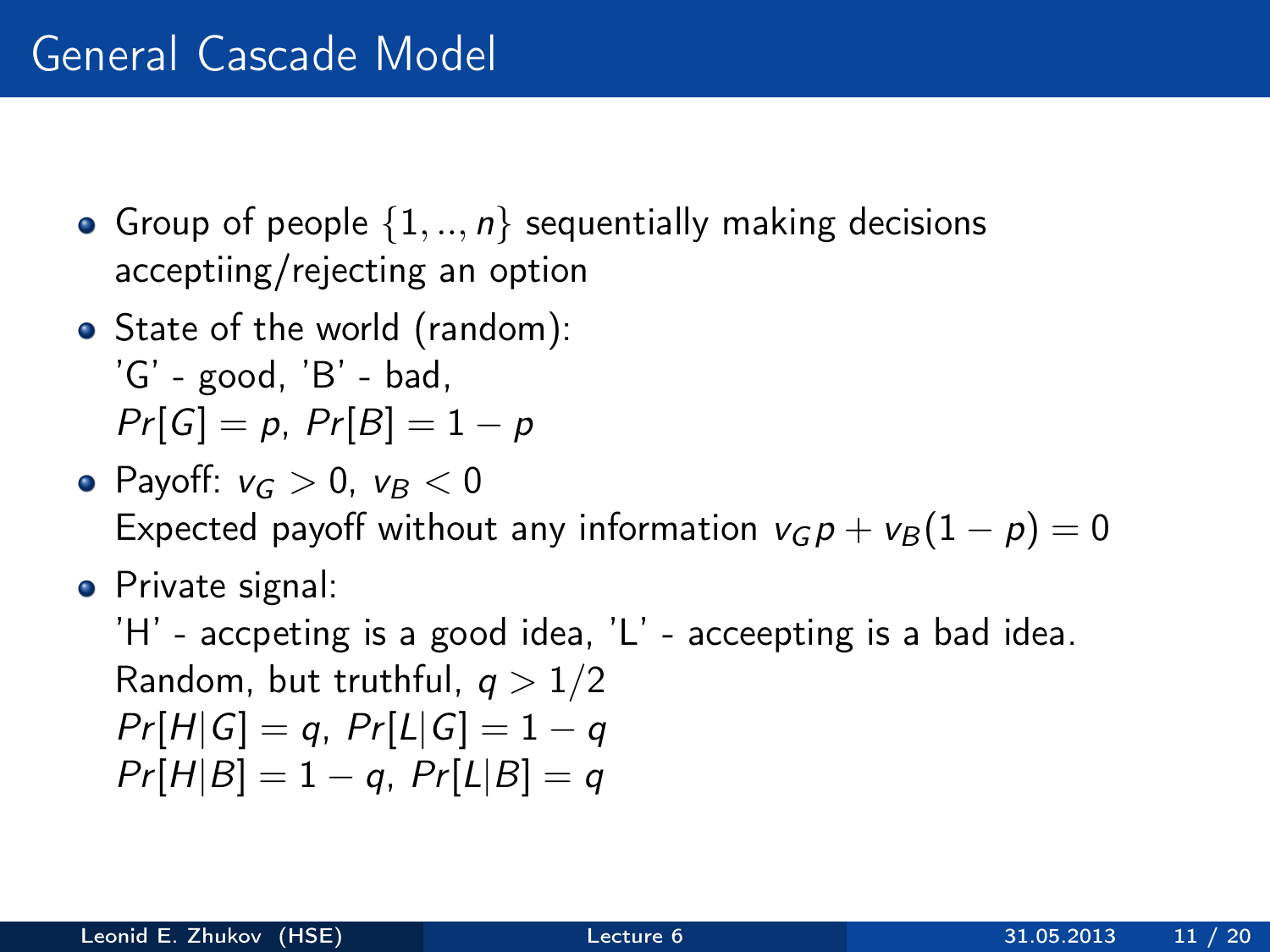• No signal:

$$
Eno-signal[payoff] = vG Pr[G] + vB Pr[B] = vG p + vB(1 - p) = 0
$$

• INdividual decisions: High signal 'H':

$$
Pr[G|H] = \frac{Pr[H|G]Pr[G]}{Pr[H]} = \frac{qp}{qp + (1 - q)(1 - p)} > p
$$
  

$$
Pr[B|H] = \frac{Pr[H|B]Pr[B]}{Pr[H]} = \frac{(1 - q)(1 - p)}{qp + (1 - q)(1 - p)} < 1 - p
$$

 $E^{signal}[payoff] = v_G Pr[G|H] + v_B Pr[B|H] > E^{no-signal}[payoff]$ 

• Rational agent should accept the option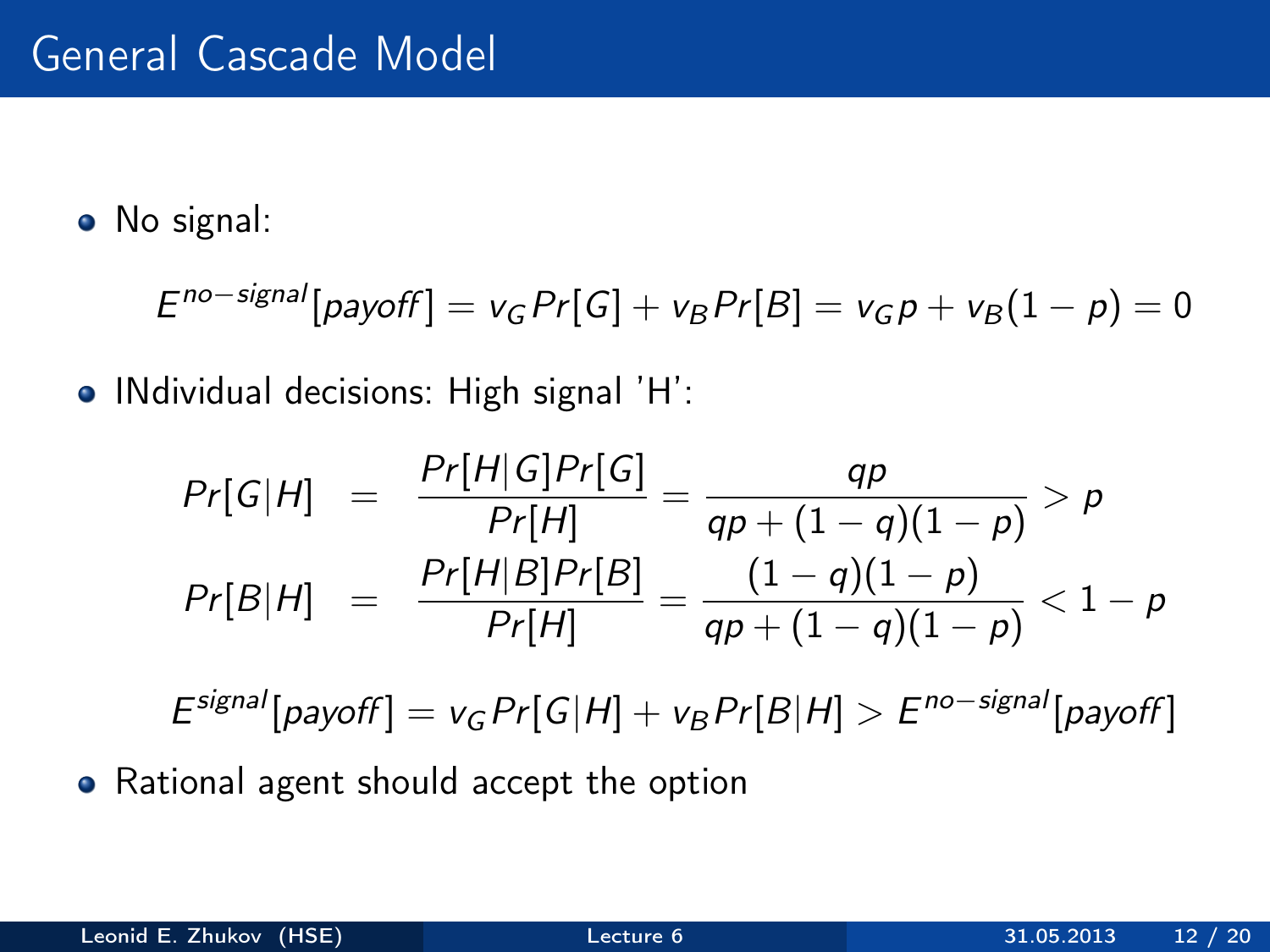- Mutliple signals  $S = \{HLH$ ..LHLL $\}$ ,  $a = \#H$ ,  $b = \#L$
- Posterior probability:

$$
Pr[G|S] = \frac{pq^{a}(1-q)^{b}}{pq^{2}(1-q)^{b} + (1-p)(1-q)^{a}q^{b}}
$$

- if  $a > b$ ,  $Pr[G|S] > Pr[G]$ if  $a < b$ ,  $Pr[G|S] < Pr[G]$ if  $a = b$ ,  $Pr[G|S] = Pr[G] = p$
- Rational individual should accpect the option when gets more H signals than L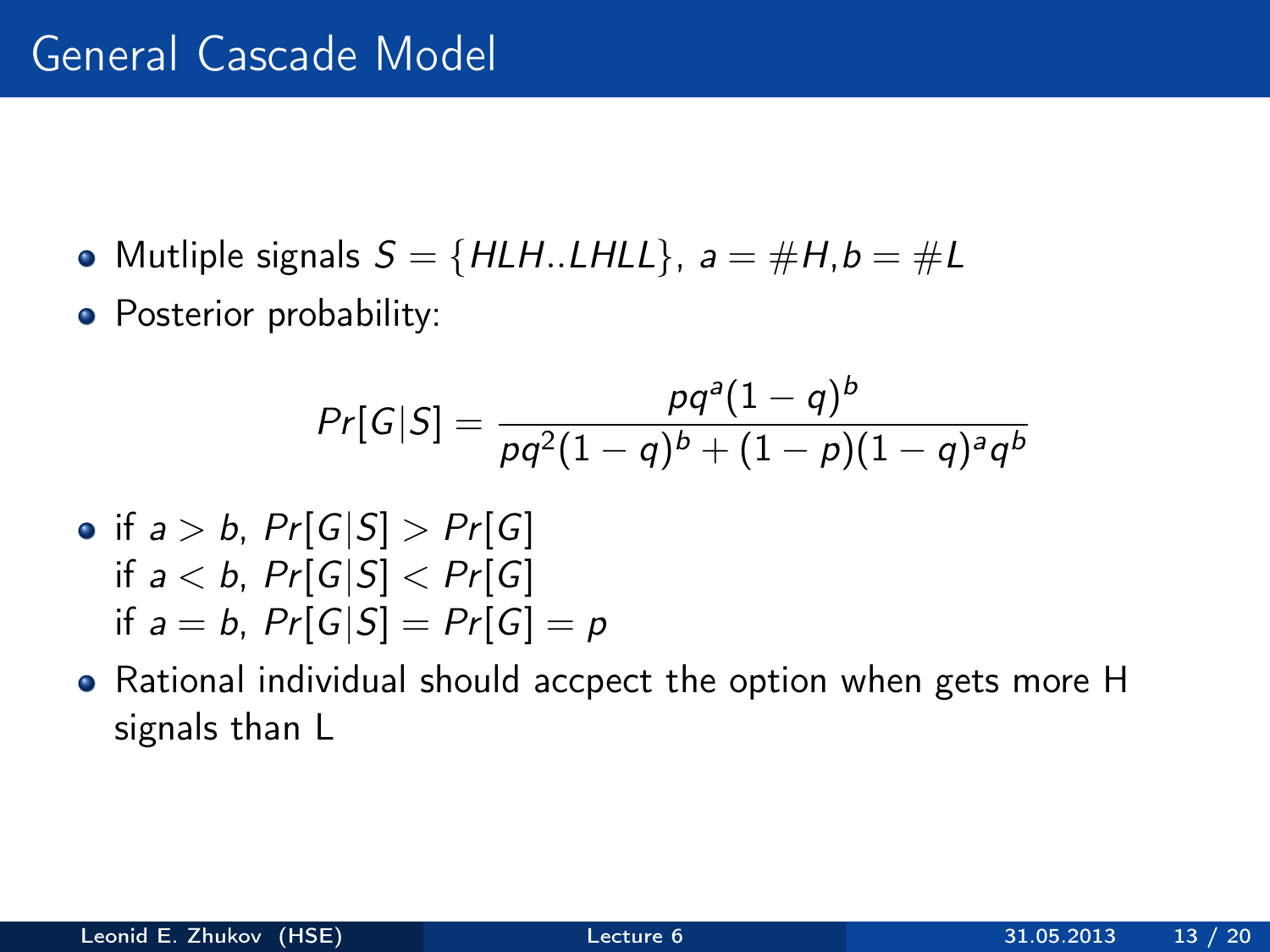Each person can see the choice of previous people, but not their signals

- **1** Person 1. Follow private signal (1). Action reveals his private signal
- **2** Person 2. Follows 2 signals  $=$  his private (2)  $+$  private signal (1) if privite  $(2)$  = private  $(1)$ , follows his private signal  $(1)$ if privite (2)  $\neq$  private(1), follows his private Action reveals his private signal (2)
- **3** Person 3. Follows 3 signals = his private  $(3)$  + private  $(2)$  + private $(1)$ if private (1)  $\neq$  private (2), follows his private signal (3) if private  $(1)$  = private  $(2)$ , follows signals  $(1)$ ,  $(2)$ , not his private signal (3) Action does not reveal his private signal
- $\bullet$  Person 4 etc. If private  $(1)$  = private  $(2)$ , follows signals  $(1)$ ,  $(2)$ , not his private signal (4)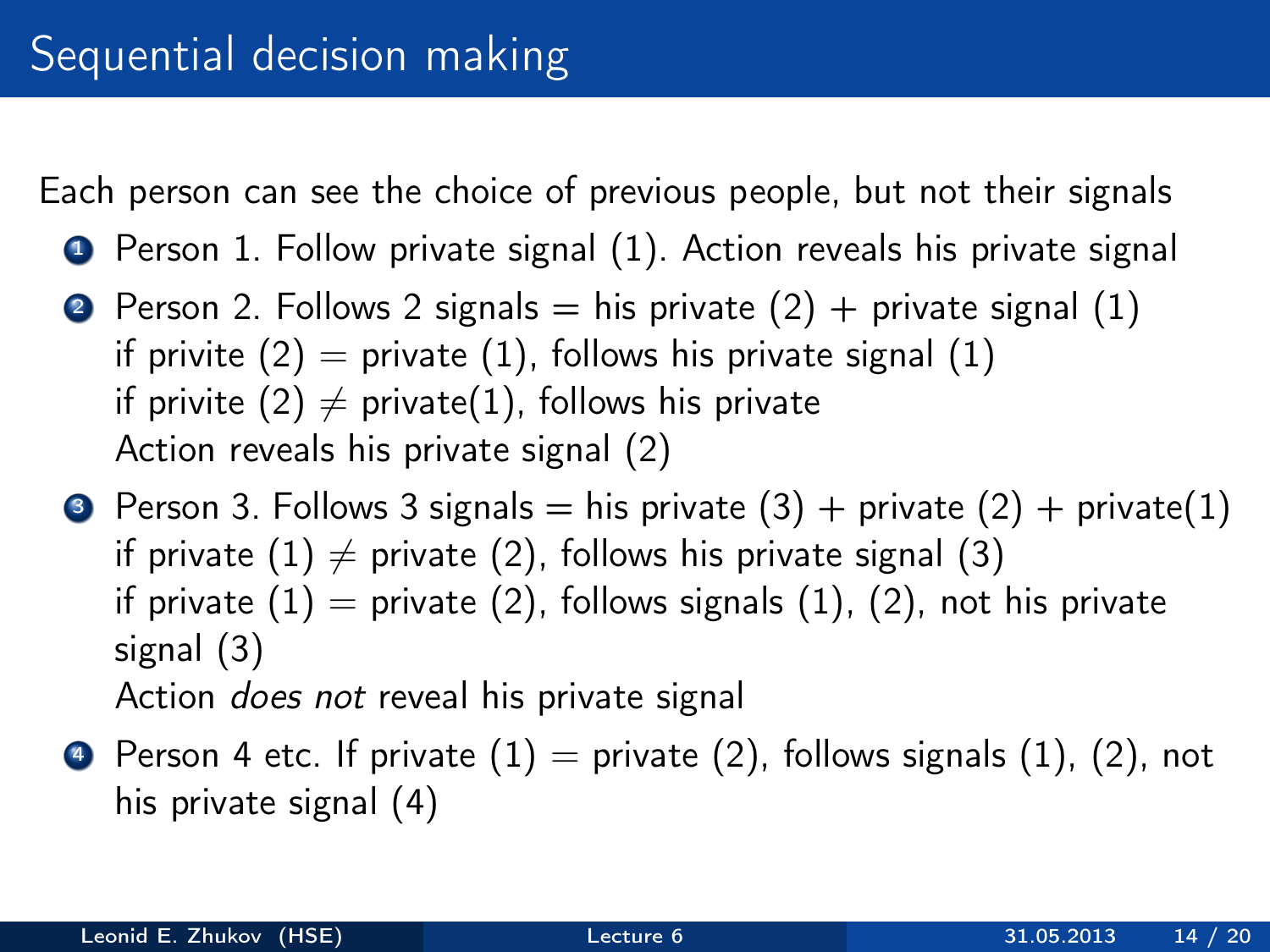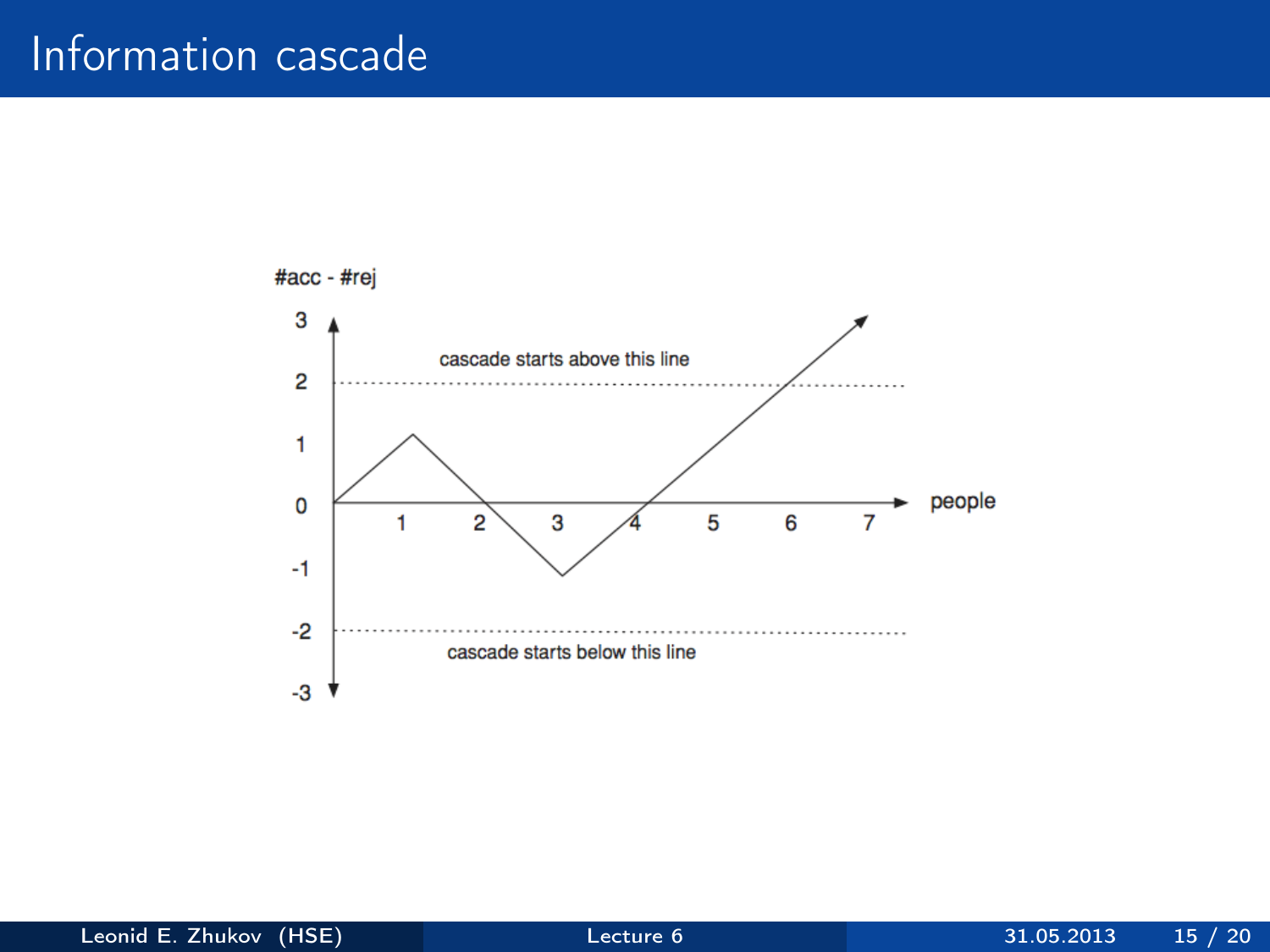

Leonid E. Zhukov (HSE) [Lecture 6](#page-0-0) 31.05.2013 16 / 20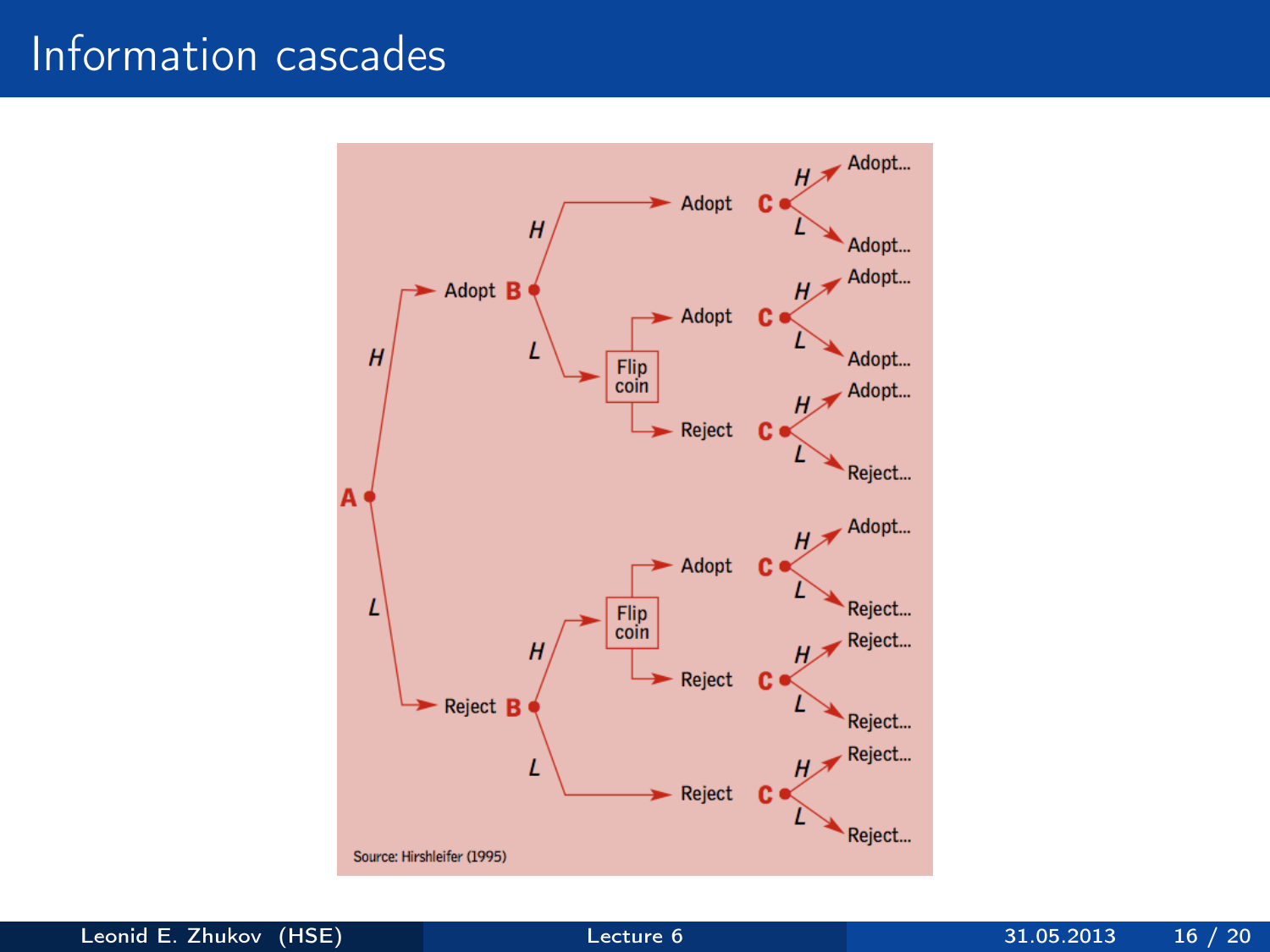Let the true state of the world be 'G'. Probability of cascade after 2 people

• Probability of Up cascade:  
\n
$$
Pr[HH] = q^2
$$
,  
\n $Pr[HL] = q(1 - q)$   
\n $Pr[Up cascade] = q^2 + q(1 - q)1/2 = q(q + 1)/2$   
\n $q = 0.5 \Rightarrow Pr = 37.5\%, q = 0.6 \Rightarrow Pr = 48\%,$ 

• Probability of No cascade:  
\n
$$
Pr[HL] = q(1 - q)
$$
,  
\n $Pr[LH] = q(1 - q)$   
\n $Pr[No \; cascade] = q(1 - q)1/2 + q(1 - q)1/2 = q(1 - q)$   
\n $q = 0.5 \Rightarrow Pr = 25\%, q = 0.6 \Rightarrow Pr = 24\%,$ 

• Probability of Down cascade:  
\n
$$
Pr[L1] = (1 - q)^2
$$
,  
\n $Pr[LH] = q(1 - q)$   
\n $Pr[Down cascade] = (1 - q)^2 + q(1 - q)1/2 = (1 - q)(2 - q)/2$   
\n $q = 0.5 \Rightarrow Pr = 37.5\%, q = 0.6 \Rightarrow Pr = 28\%,$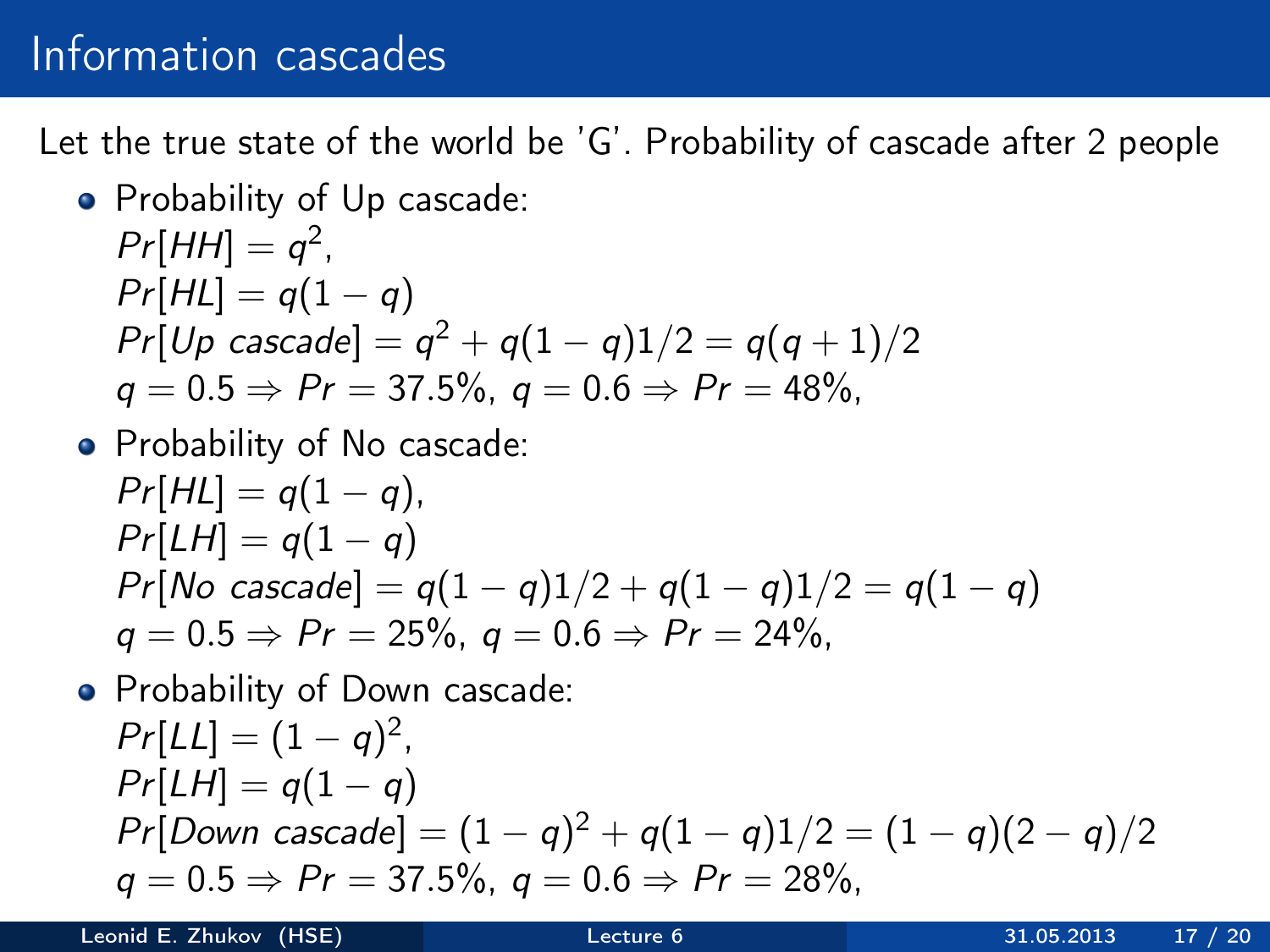Probability of cascade after n (even) people

\n- $$
Pr[No \text{ cascade}] = (q - q^2)^{n/2}
$$
\n- $Pr[Up \text{ cascade}] = \frac{q(q+1)(1-(q-q^2)^{n/2})}{2(1-q-q^2)}$
\n- $Pr[Down \text{ cascade}] = \frac{(q-2)(q-1)(1-(q-q^2)^{n/2})}{2(1-q-q^2)}$
\n

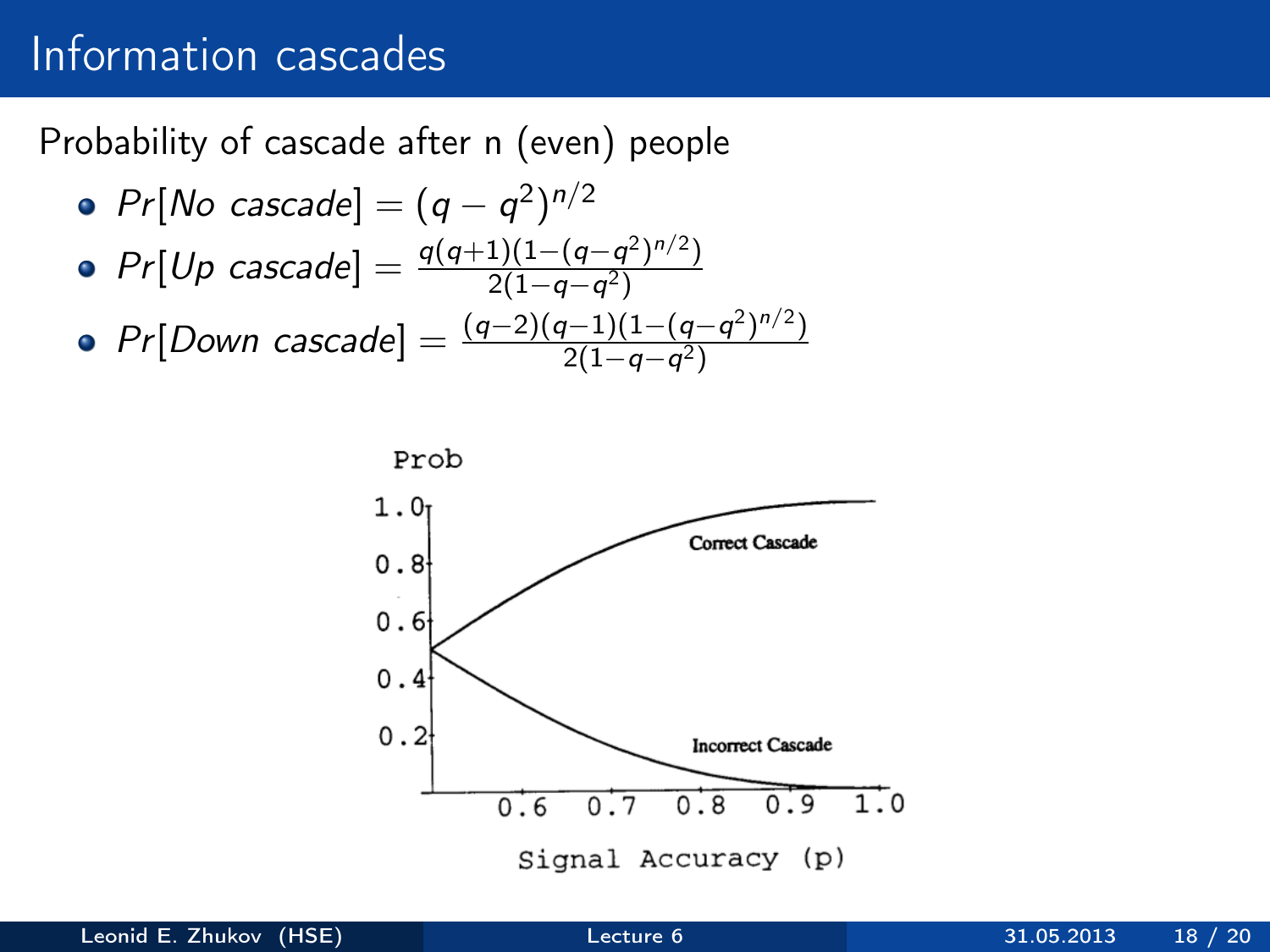- Cascades very easy to start
- With large number of people a cascade happens almost surely lim $_{n\to\infty}(q-q^2)^{n/2}\to 0$
- Cascades prevent information aggregation (start based on little information)
- **•** Cascades can be wrong
- Opossite to "wisdom of crowds"
- Cascades easy to break (stop)